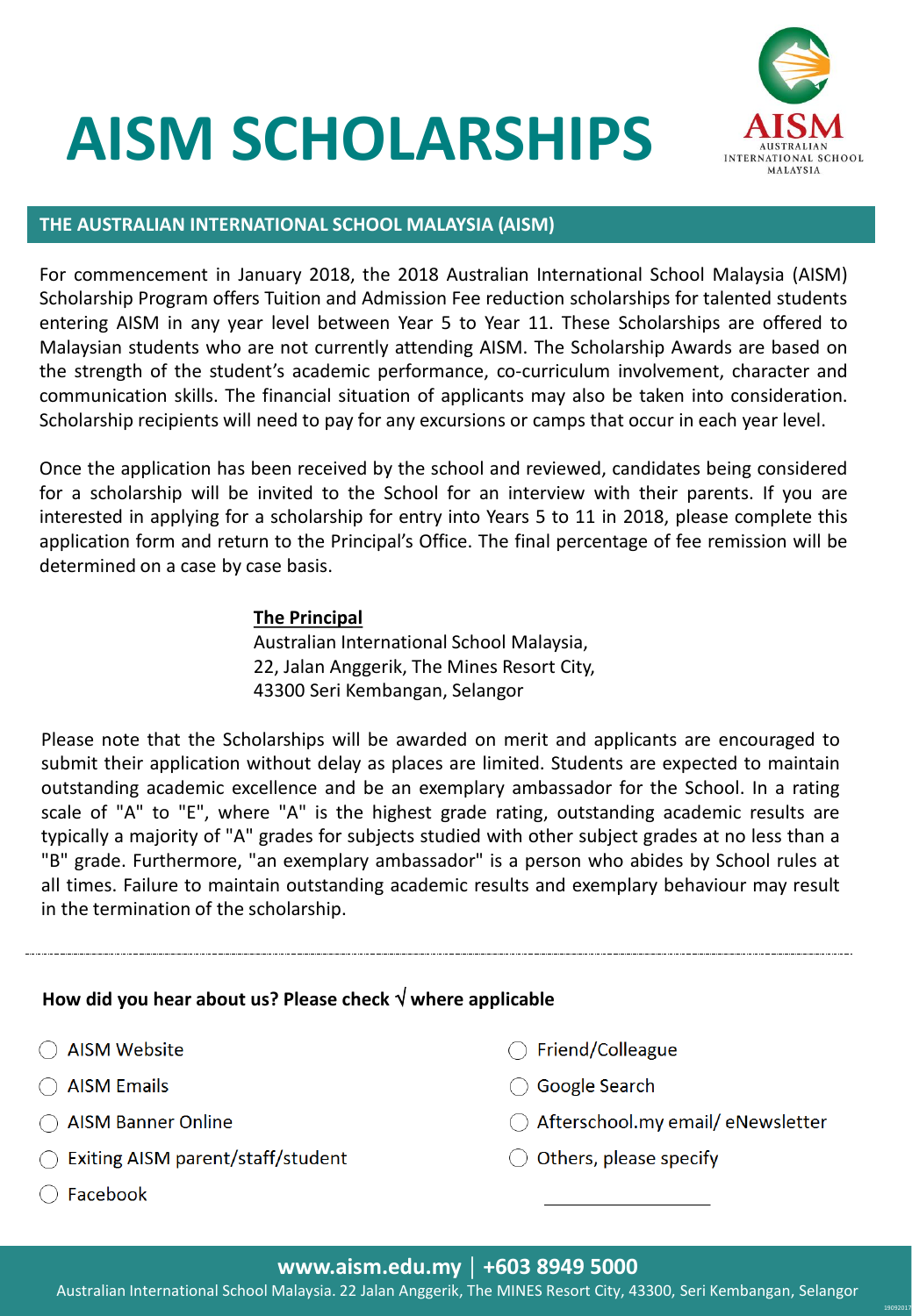### **APPLICATION CHECKLIST**

#### **1. Application Form**

Please complete the Application Form.



#### **2. School Certificates**

A copy of the last two years of School Reports, School Certificates and SPM Forecast (if available) of the Applicant must be included with the Application Form.

#### **3. Other Documents to be provided**

- Copy of student, father and mother/guardian Identity Card or Passport, both sides are required
- Copy of student's birth certificate

- One recent colour passport size photograph of the student, father and mother/guardian

### **AISM SCHOLARSHIP APPLICATION FORM**

#### **A. STUDENT PERSONAL DATA (as in NRIC/Passport)**

| Name:                 |                        |             |                      |
|-----------------------|------------------------|-------------|----------------------|
| <b>Preferred Name</b> | (Please write clearly) |             |                      |
| Gender                | ) Female<br>$\colon$ ( | ) Male      |                      |
| Date of Birth         |                        | NRIC/       | $\ddot{\phantom{a}}$ |
| <b>Postal Address</b> |                        | Passport No |                      |
| State                 | $\ddot{\phantom{a}}$   | Post code : |                      |
| Home Phone            |                        | Mobile No   | $\sim$ 1.            |
| Email                 |                        | Religion    |                      |

Please provide details about any diagnosed learning difficulties:

#### \_\_\_\_\_\_\_\_\_\_\_\_\_\_\_\_\_\_\_\_\_\_\_\_\_\_\_\_

#### **School Attended:**

| <b>No</b> | Name of School | Year | <b>Level Completed</b> | <b>Reason for Leaving</b> |
|-----------|----------------|------|------------------------|---------------------------|
|           |                |      |                        |                           |
|           |                |      |                        |                           |
|           |                |      |                        |                           |
|           |                |      |                        |                           |
|           |                |      |                        |                           |
|           |                |      |                        |                           |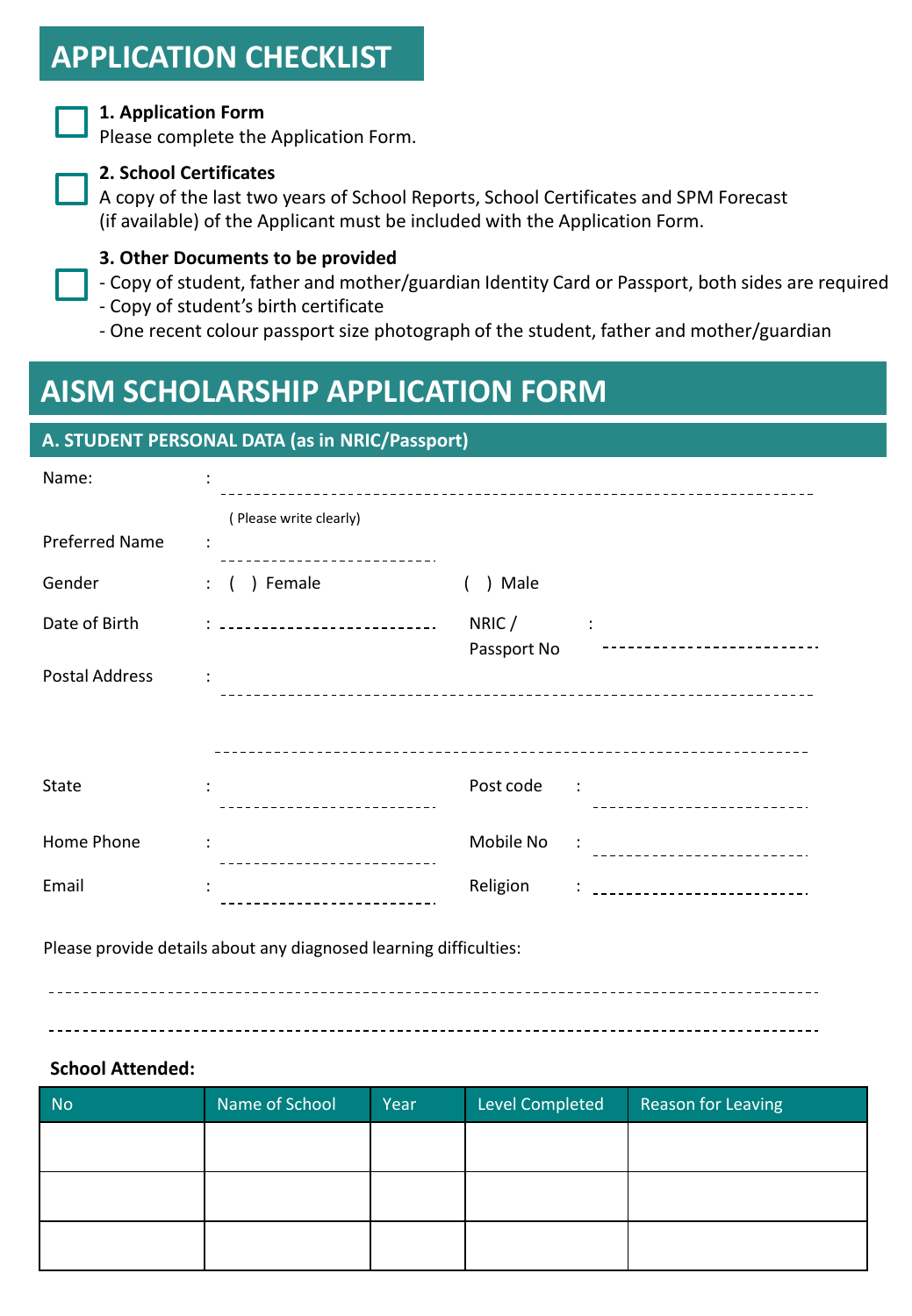## AUSTRALIAN INTERNATIONAL SCHOOL MALAYSIA



#### **Academic Achievements**

Please provide details of highlights of your academic achievements:

#### **Co-curriculum**

Please provide details on your co-curriculum involvement and other personal achievements:

#### **B. PARENTS/GUARDIAN'S DATA**

| Name of Father/Guardian | $\ddot{\cdot}$ |                      |   |
|-------------------------|----------------|----------------------|---|
| Nationality             | $\ddot{\cdot}$ | NRIC/                |   |
|                         |                | Passport No          |   |
| Occupation              | $\ddot{\cdot}$ | Designation          | ÷ |
| <b>Home Address</b>     |                | Office Name          |   |
|                         |                | & Address            |   |
|                         |                |                      |   |
| <b>Contact Details</b>  |                | Home Phone           |   |
|                         |                | Office Phone         |   |
|                         |                | <b>Mobile Phone</b>  |   |
|                         |                | <b>Email Address</b> |   |